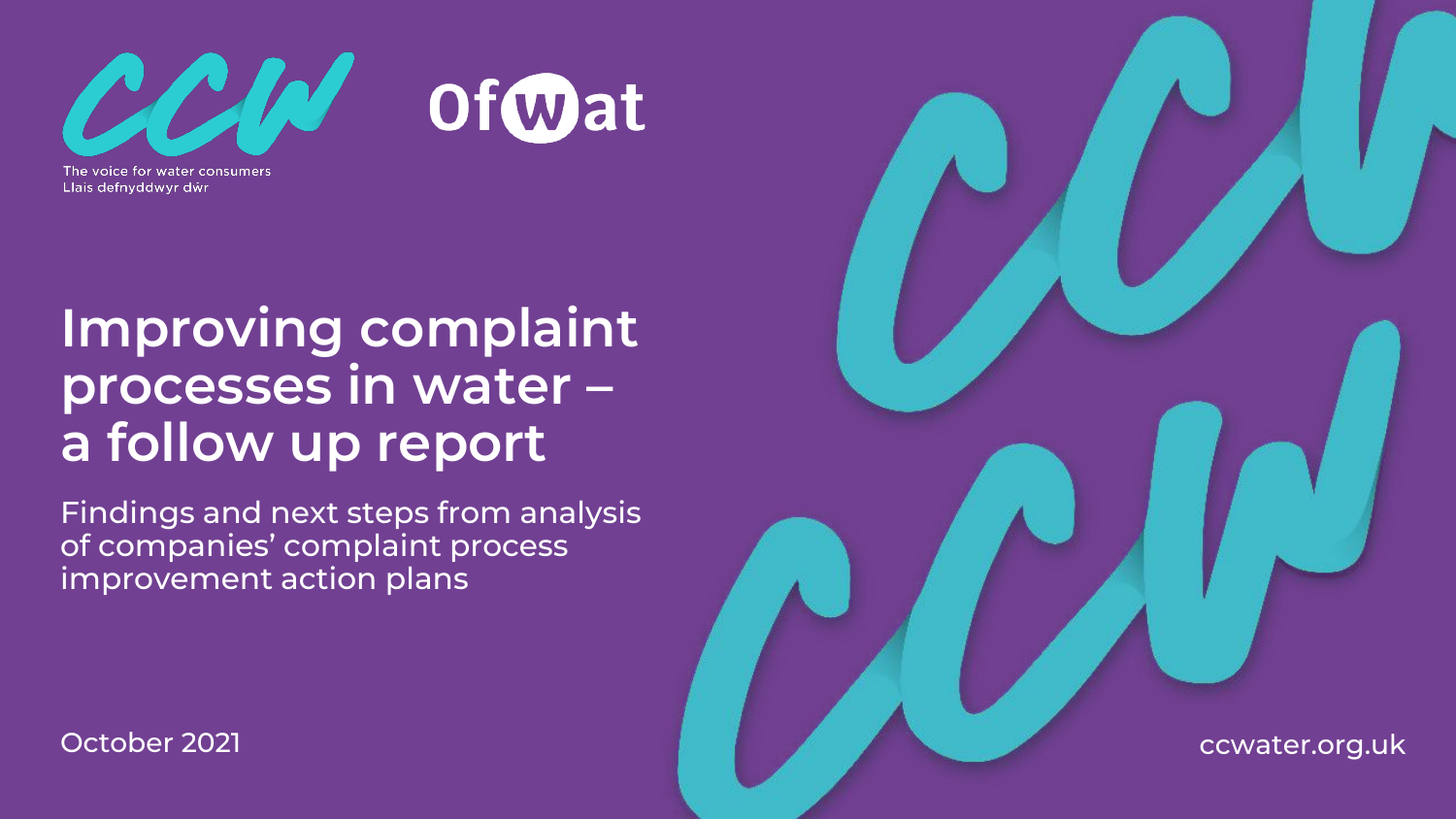## **Introduction**



Both [Ofwat](https://www.ofwat.gov.uk/about-us/our-strategy/) and [CCW](https://www.ccwater.org.uk/aboutus/our-strategy/) are committed in their strategies to improving the complaints experience for water customers.

In November 2020, Ofwat and CCW published a joint report about complaints practices within water companies.

We recommended improvements in several areas of complaints management, and asked that all companies develop action plans to address these points.

This report looks at each area of companies' action plans in turn: first setting out our assessment of companies' proposals in that area, and then making recommendations for further actions.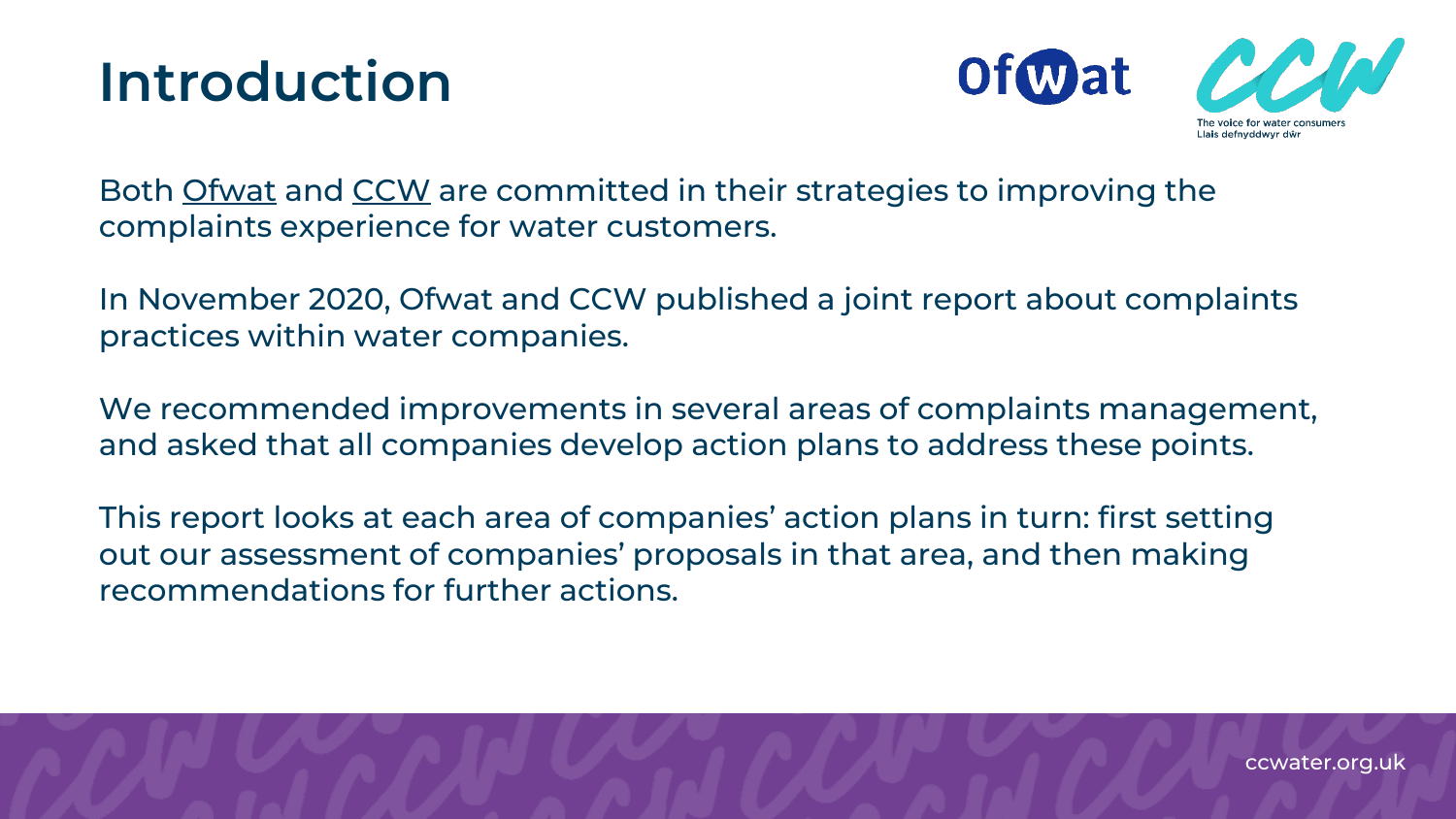## **Review of action plans**





Five areas were reviewed

- A) Companies' complaint response times
- B) Improving understanding of complainant satisfaction
- **Sharing good practice**
- D) Using insights from complaints data to improve service
- E) Improving understanding of experience of consumers in vulnerability, especially through the complaint process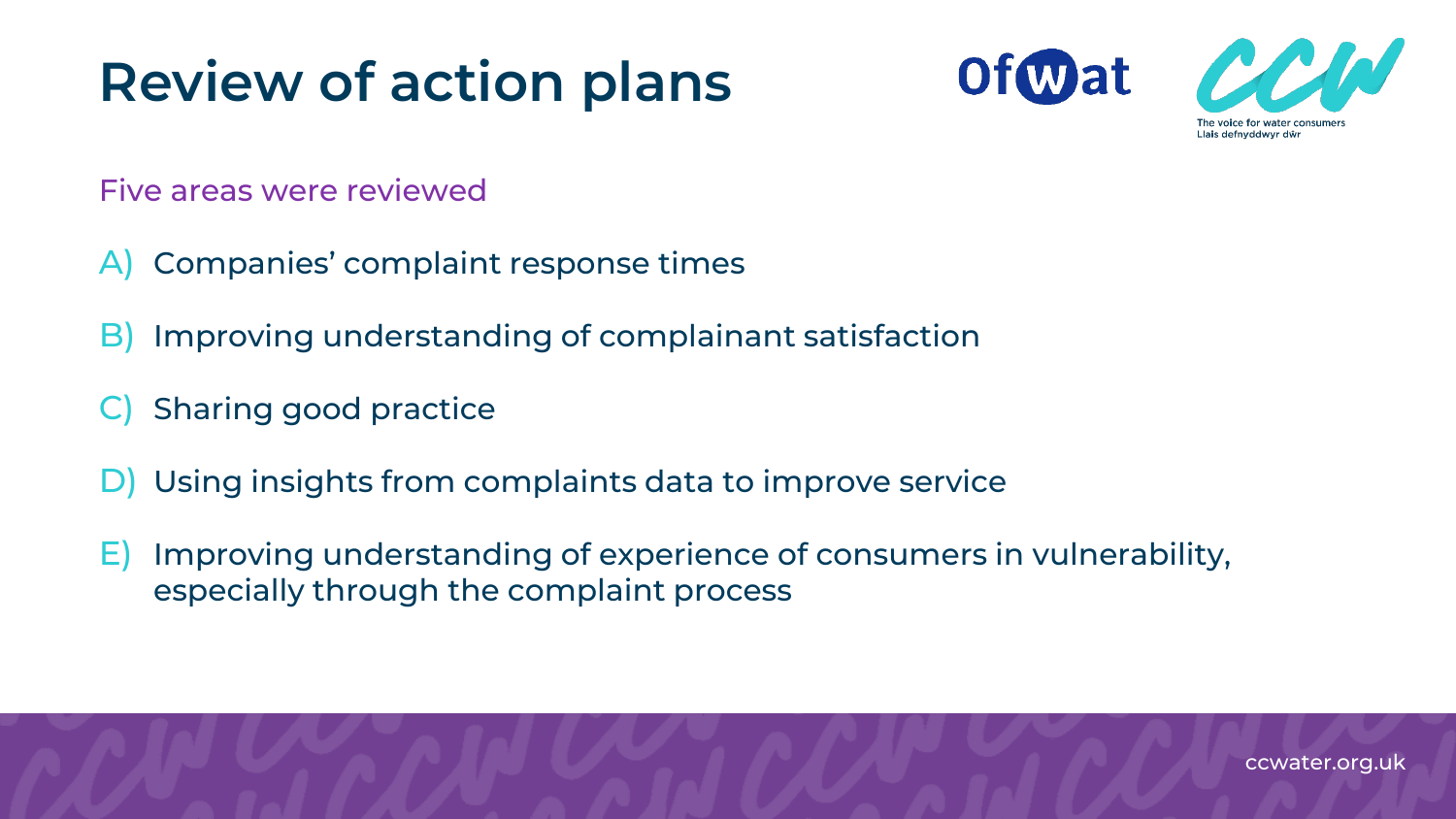## **Our key conclusions**



#### **Complaint response time**

The vast majority of companies are working at or towards responding to complaints within 5 working days, but companies need to ensure they work quickly to meet the highest standards

Most companies share within the industry and intend to join future CCW workshops. Many companies share and learn outside industry

**Sharing good practice Caining insights from the separate research the complaints process** Companies' approaches to drawing out these insights are at varying levels of sophistication and maturity

#### **Surveying customer complaint handling satisfaction**

Many companies committed to surveying satisfaction with service amongst written complainants in addition to existing telephone surveys. Only a handful committed to surveying outcome\*, so future insight into propensity to escalate will still only be understood through

#### **Understanding the complaint experiences of customers in vulnerable circumstances** Many companies showed little understanding of the recommendation, which focused on tracking and comparing the experiences of vulnerable complainants and the status quo risks letting down vulnerable customers

\* Satisfaction with the outcome of a complaint assesses what the customer thought about the resolution to their complaint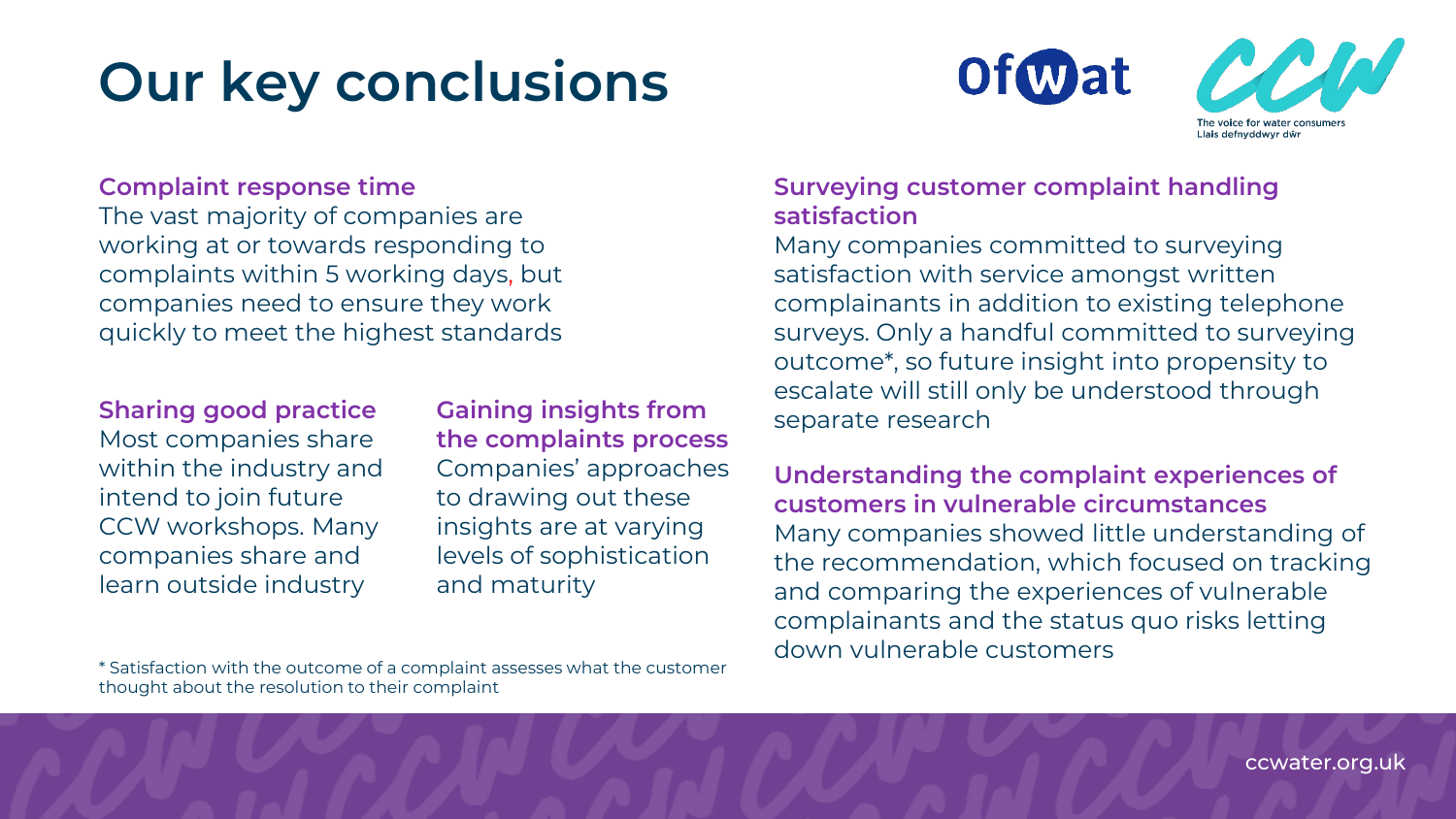# **Some of our new expectations\***



#### **Complaint response time**

- We want customers to get a response to their complaint by 5 working days by 2025 at the latest from all companies
- From the 2022-23 reporting period, companies must report annually to CCW on how many complaints they are answering in 5 working days
- We want all companies to publish their commitment in their customer charter/promise by December 2021

#### **Surveying customer complaint handling satisfaction**

- Companies to commit to surveying complaints received by all contact methods from April 2022.
- A commitment made to CCW and Ofwat for companies to share with the sector the outcome of their satisfaction surveys and outline what changes will be made because of survey data.
- Report to CCW & Ofwat with an action plan to outline timescales for implementation of the commitment by March 2022

**Understanding the complaint experiences of customers in vulnerable circumstances** Companies should use data to understand whether improvements are making a difference through monitoring vulnerable complainant's satisfaction with their complaint handling and speed of response

#### **Gaining insights from the complaints process**

Companies need to go beyond broad assurances and use complaints data to rigorously assess and improve their wider performance

#### **Sharing good practice**

We want to see a greater commitment from all companies to contribute to the sharing of good practice and to look outside the industry for learning opportunities

\* The format of the feedback/ action plans to be discussed at our workshop on 11 November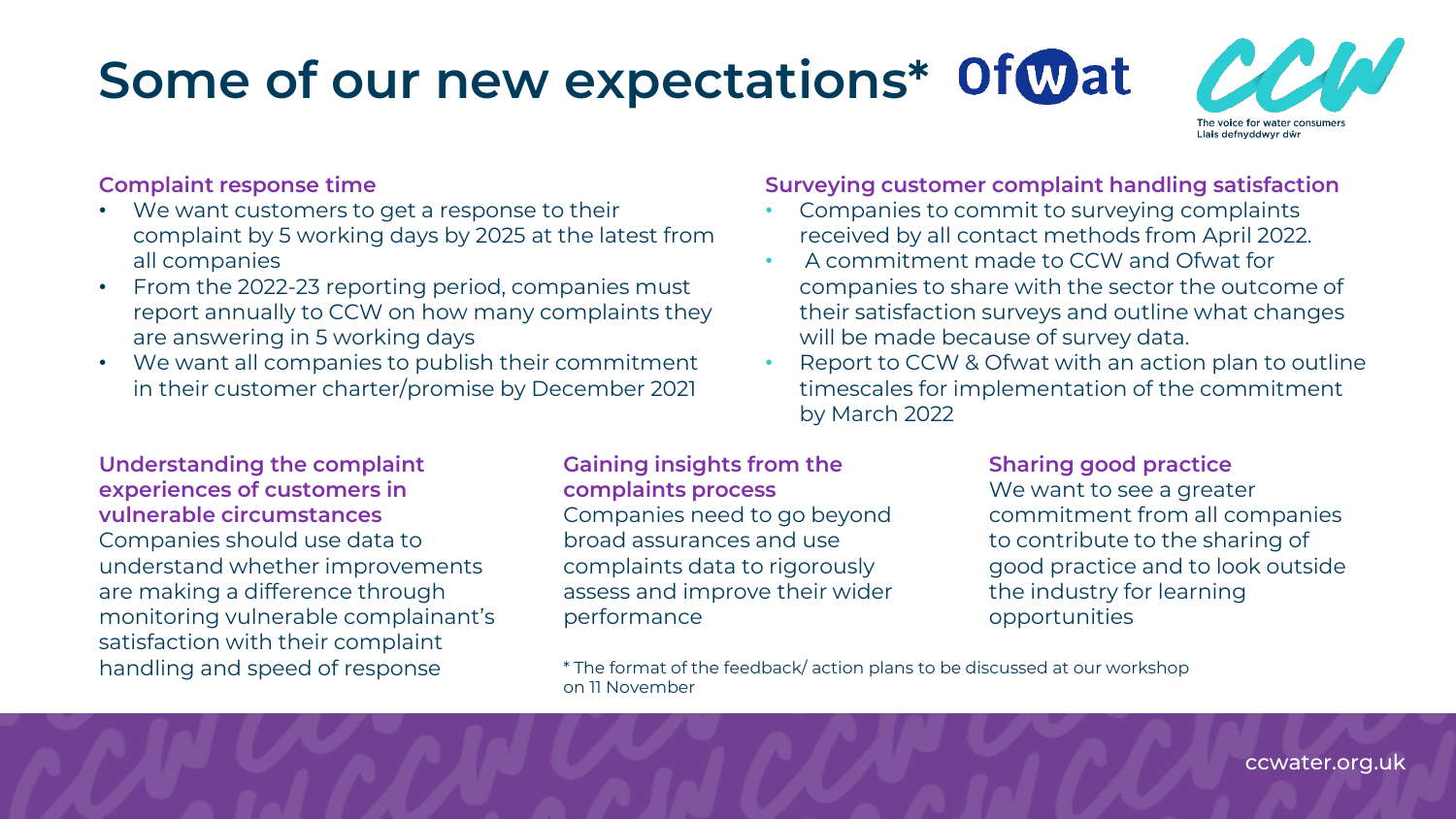## **Tracking progress**





 $\mathbf{K}$ 

| <b>Complaint response time</b>                                                         | From the 2022-23 reporting period, companies must report annually to CCW on how many<br>complaints they are answering in 5 working days<br>January 2022 - we will review whether companies' commitments on response times are<br>published on their website                                    |
|----------------------------------------------------------------------------------------|------------------------------------------------------------------------------------------------------------------------------------------------------------------------------------------------------------------------------------------------------------------------------------------------|
| <b>Surveying customer complaint</b><br>handling satisfaction                           | Report to CCW & Ofwat with an action plan to outline timescales for implementation of the<br>commitment by March 2022                                                                                                                                                                          |
| Understanding the complaint<br>experiences of customers in<br>vulnerable circumstances | Report to CCW & Ofwat as part of your action plan on satisfaction how you will consider whether<br>improvements are making a difference to consumers in a vulnerable situation through monitoring<br>vulnerable complainant's satisfaction with their complaint handling and speed of response |
| Gaining insights from the<br>complaints process                                        | We will review companies' complaints performance through the CCW household complaints report<br>from 2022. Where companies have ongoing or new issues, these will be followed up through CCW quarterly<br>company liaison meetings to assess how companies are learning from their experiences |
| <b>Sharing good practice</b>                                                           | We will consider in Spring of 2022 what evidence there is that companies are taking opportunities to share<br>good practice beyond CCW sessions and are sharing how learning from outside the sector is shaping their<br>thinking                                                              |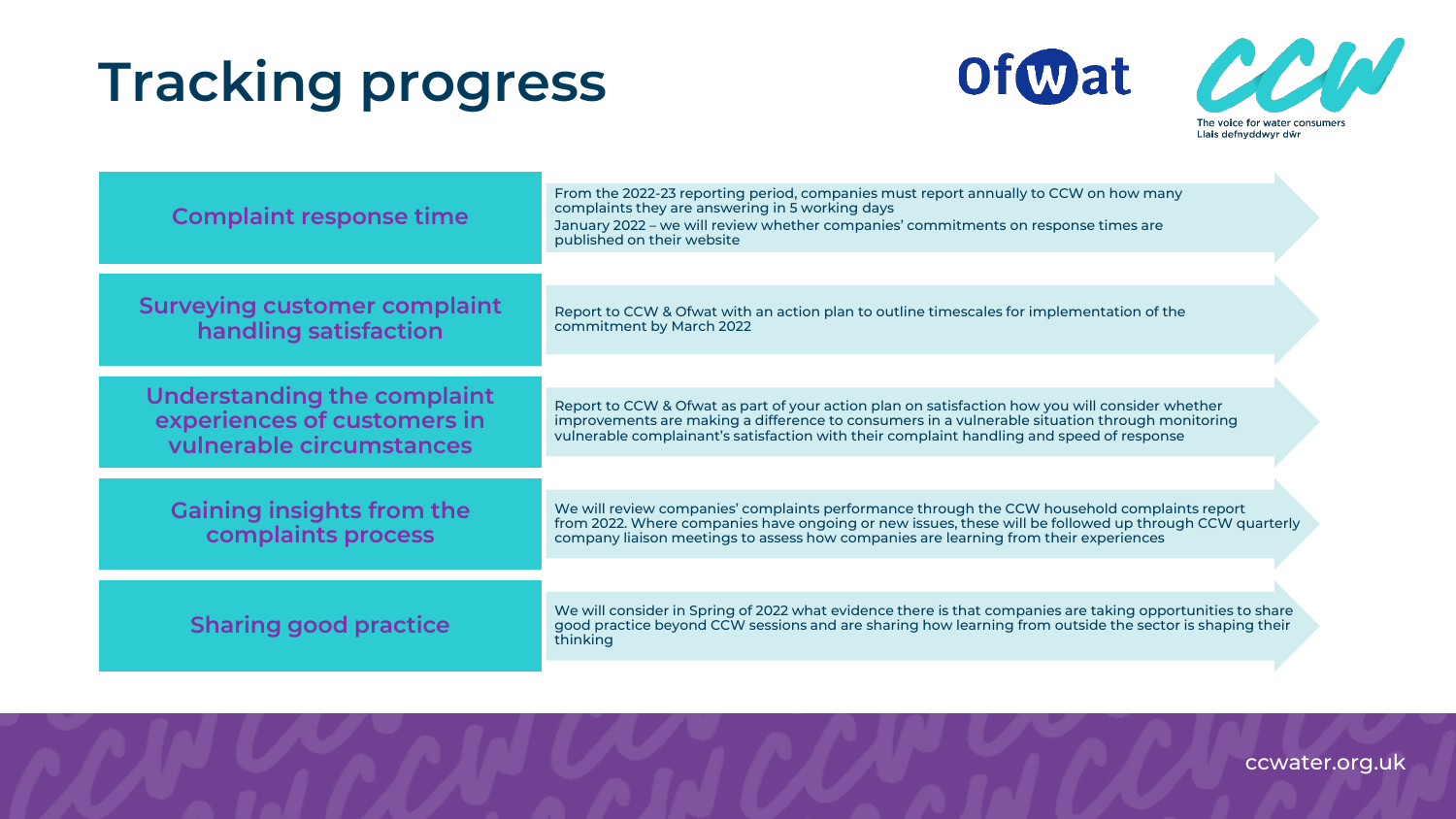## **Key findings**



#### **A) Response\* to complaint times**

- Water is setting a leading complaint response time when compared to other utilities (see slide 8)
- The vast majority of companies are working at or towards responding to complaints within 5 working days
- 8 companies had published or planned to publish their response time commitment by 31 March 2021 – but not all those who made a commitment to publish on their website have done so. We expect updated response commitments to be published
- There isn't clarity in all cases over whether companies have shifted compensation in line with their new commitment, although some specifically said they had stayed with 10 days for GSS compensation

\*Response in this instance is a response to a complaint that either resolves the problem, sets out the actions and timeframes the company has set in place to get to a resolution, or explains why something can't change such as a point of policy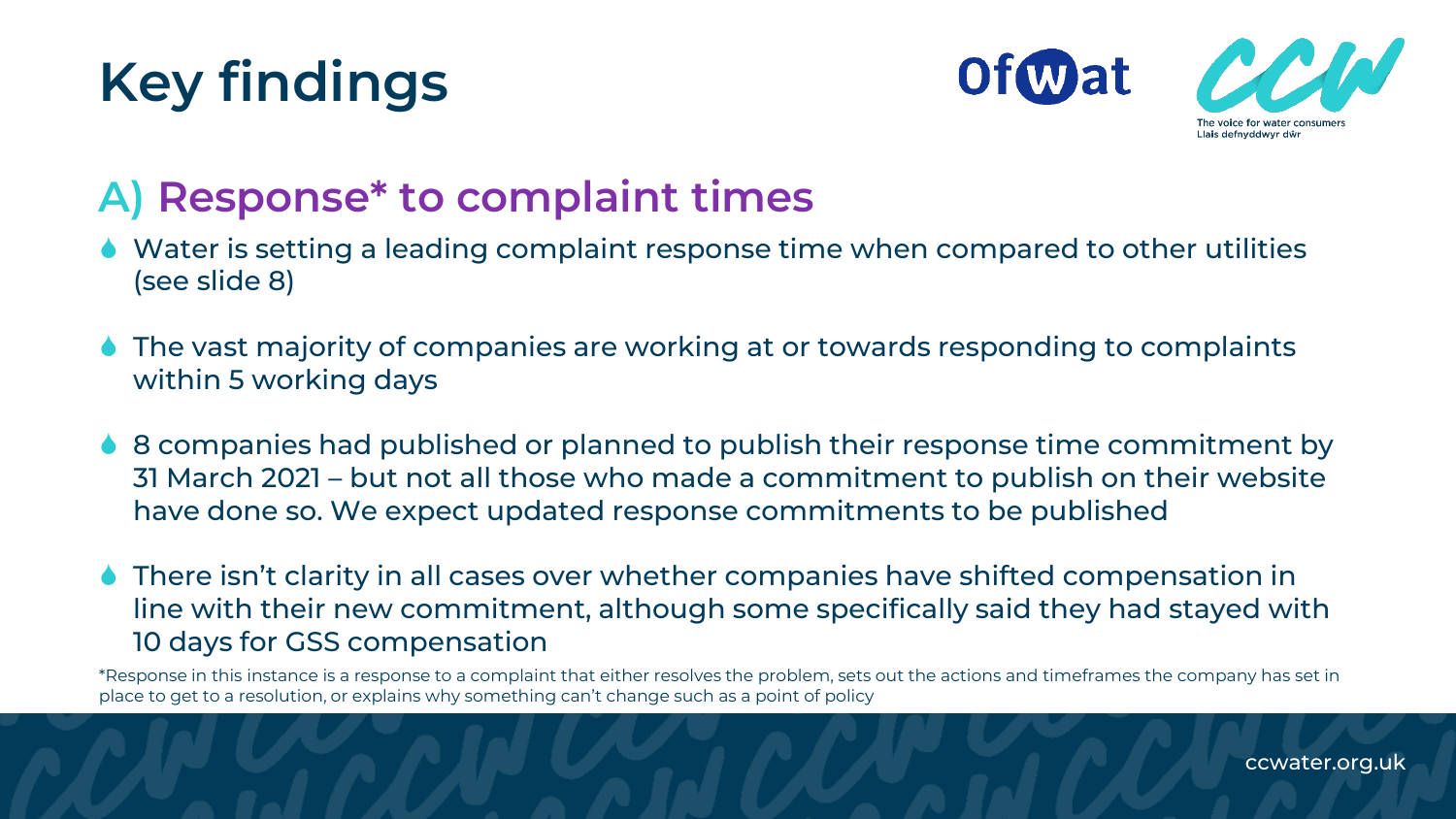## **In-depth view**



### **A) Response to complaint times**

- 7 companies committed to responding to complaints by the 5th working day (or less) from April 2021 (or before)
- ◆ 4 companies said they would respond to 75% of complaints or more by the 5th day from April 2021 (or before)
- 2 companies said they would respond in 7 days
- 6 companies said they would respond in 5 days (or sooner) by 2025, with three opting to make staged improvements across the years and two working on training and operational improvements to ensure they can meet the targets in the interim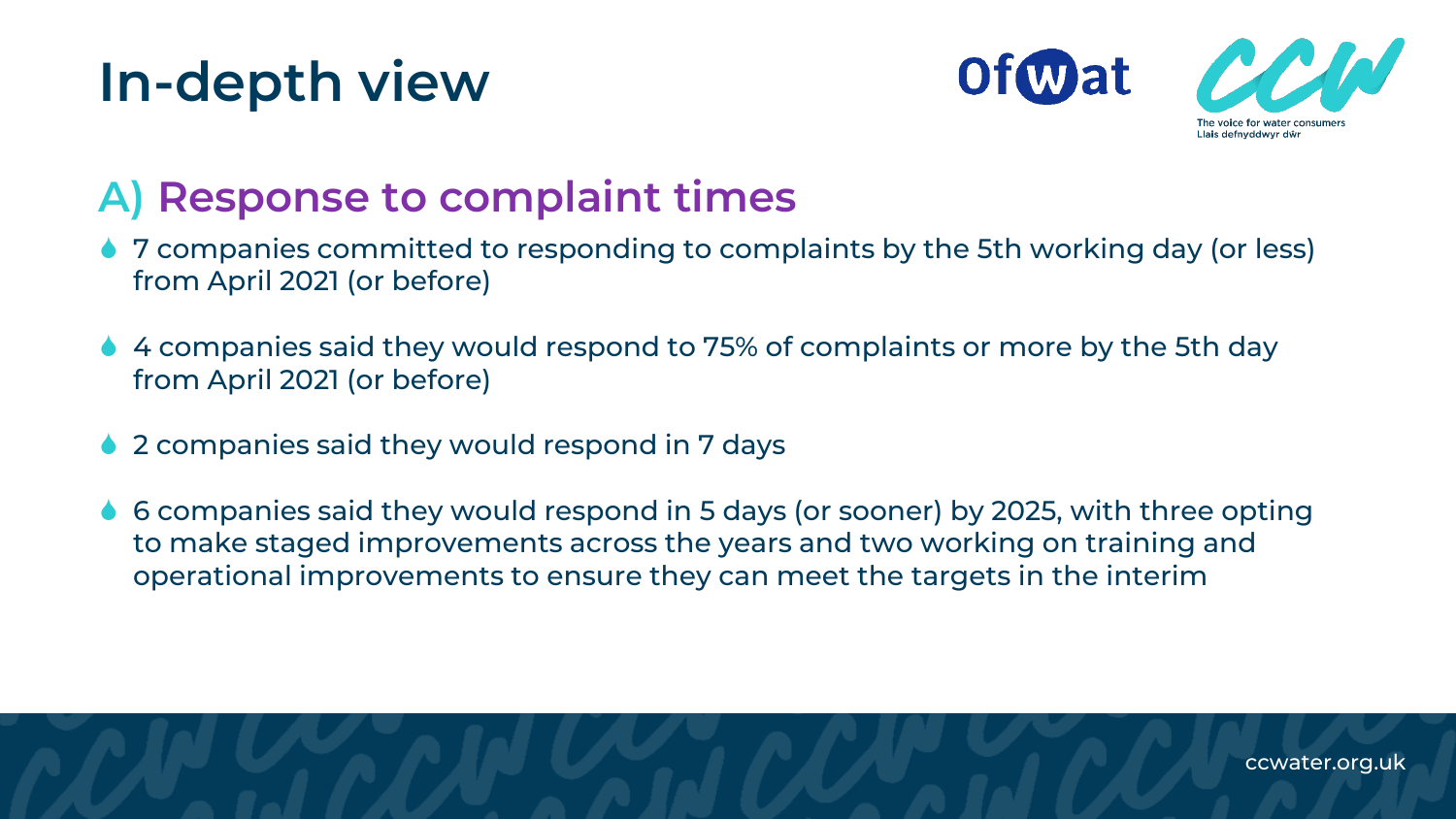## **How this compares**







BEIS has consulted on a 4 week response time for these sectors. Precise definitions of 'response by 8 weeks' vary slightly with each sector, however, all require a substantive written response advising on the outcome of the company's consideration of the complaint, just as water does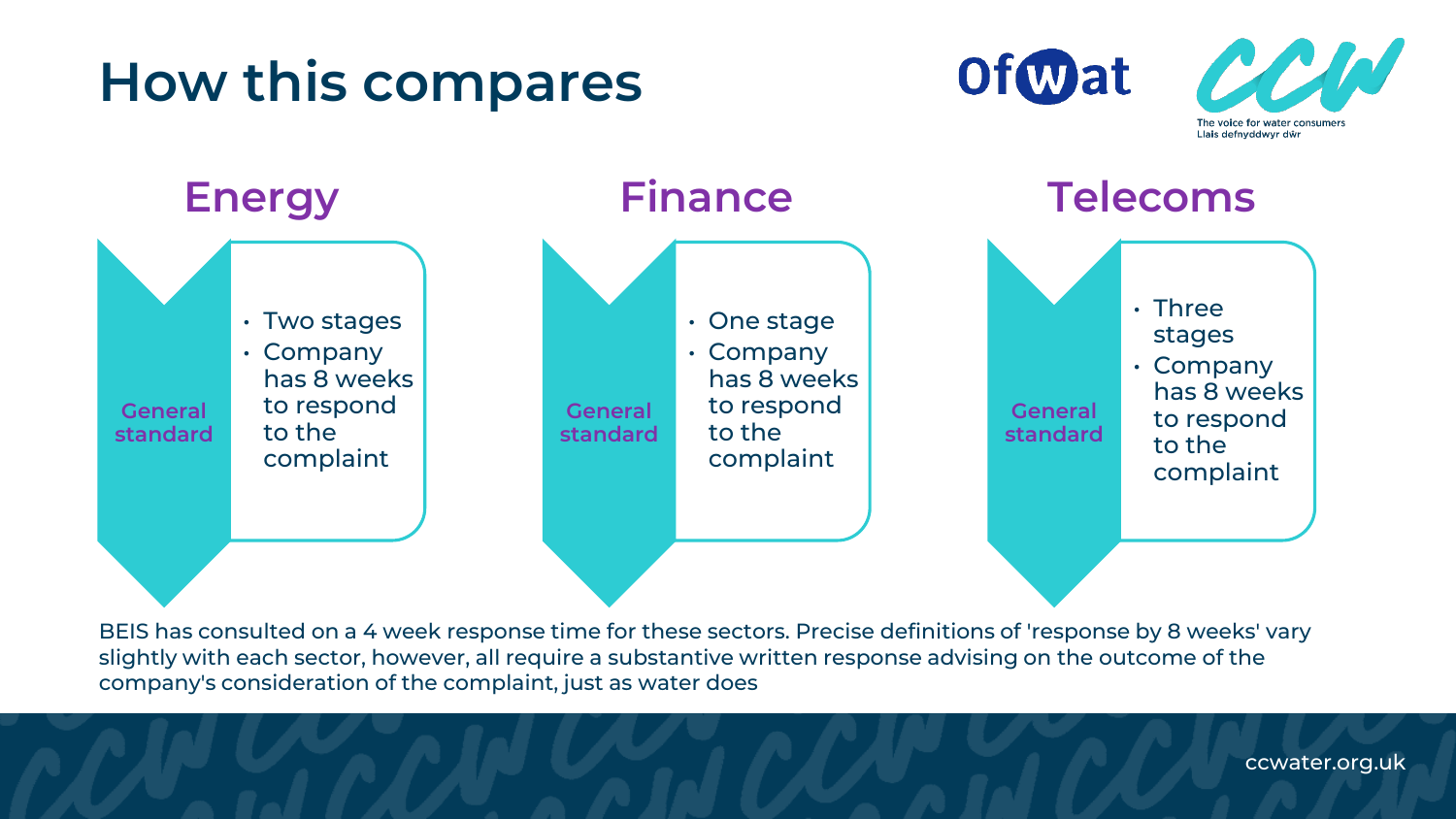## **Being accountable**





#### **A) Response to complaint times**

- Affinity Water are being accountable to their customers by using their website to report to their customers on a monthly basis how quickly they got back to them on complaints. This could be further improved using a chart to show their performance over time
- Bristol Water provided a useful table to show the percentage of complaints resolved by working day, starting at day zero. Publishing this on their website, would make them directly accountable to customers
- Portsmouth Water started giving substantive responses to all types of complaints within a 5 day window from November 2020. This commitment would be more transparent to customers if it was published in their 'A guide to our complaints procedure'
- Northumbrian Water demonstrate accountability by having a performance target around their speed of response commitment. They also want to tackle root causes and have committed to reducing written complaint numbers by 50% by 2025. Widening this to all complaints is the next step
- CCW is also making changes to its response times, recognising that whilst companies improve their standards it is important the consumer body can meet these. CCW already acknowledges complaints within 5 working days, but this is not a substantive response, just an acknowledgment. Over 2021-22, it is introducing new processes to make these initial contacts meaningful, rather than transactional, bringing them into line with the company substantive responses within five working days. It will report on its success with this to industry as part of its improving the future complaint landscape work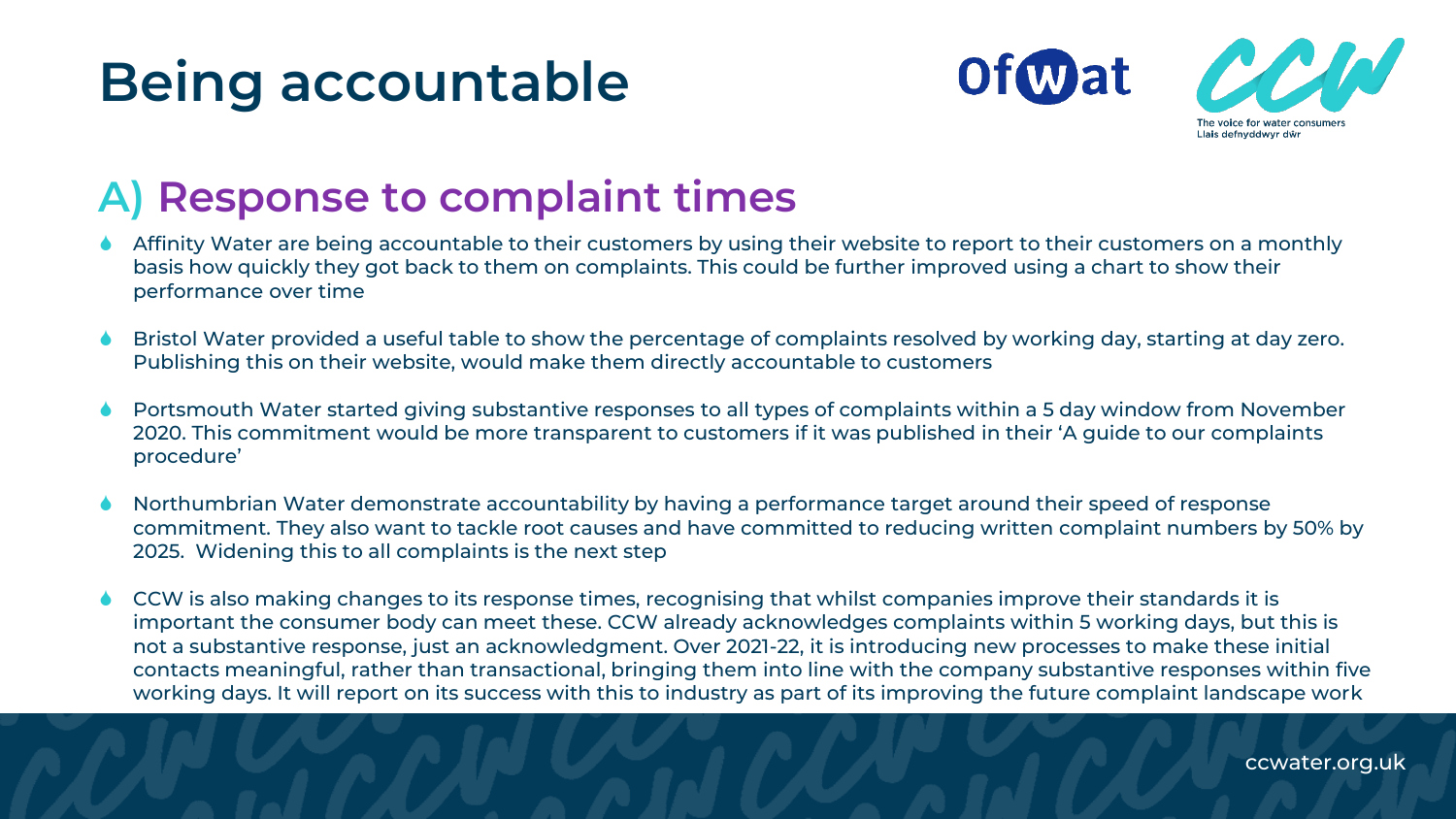## **Customer benefits**



#### **A) Response to complaint times**

- The new 5 day response time will benefit many of the customers making c177,000 complaints a year, allowing them to get a quicker response. A proportion of these will receive a response inside 5 days already
- By 2025, all customers will be served by companies with a 5 day commitment
- We expect all companies to have made significant progress towards providing their customers with 5 day response times by 2025 at the latest. It isn't acceptable that some customers have to wait longer than others to have their complaint resolved, purely on the basis of where they live. Where companies do not believe they can meet this expectation, they should be clear on the reasons why progress will be slower, and be transparent with their customers on the service they can expect to receive. We will talk to those companies to set milestones towards the expected standard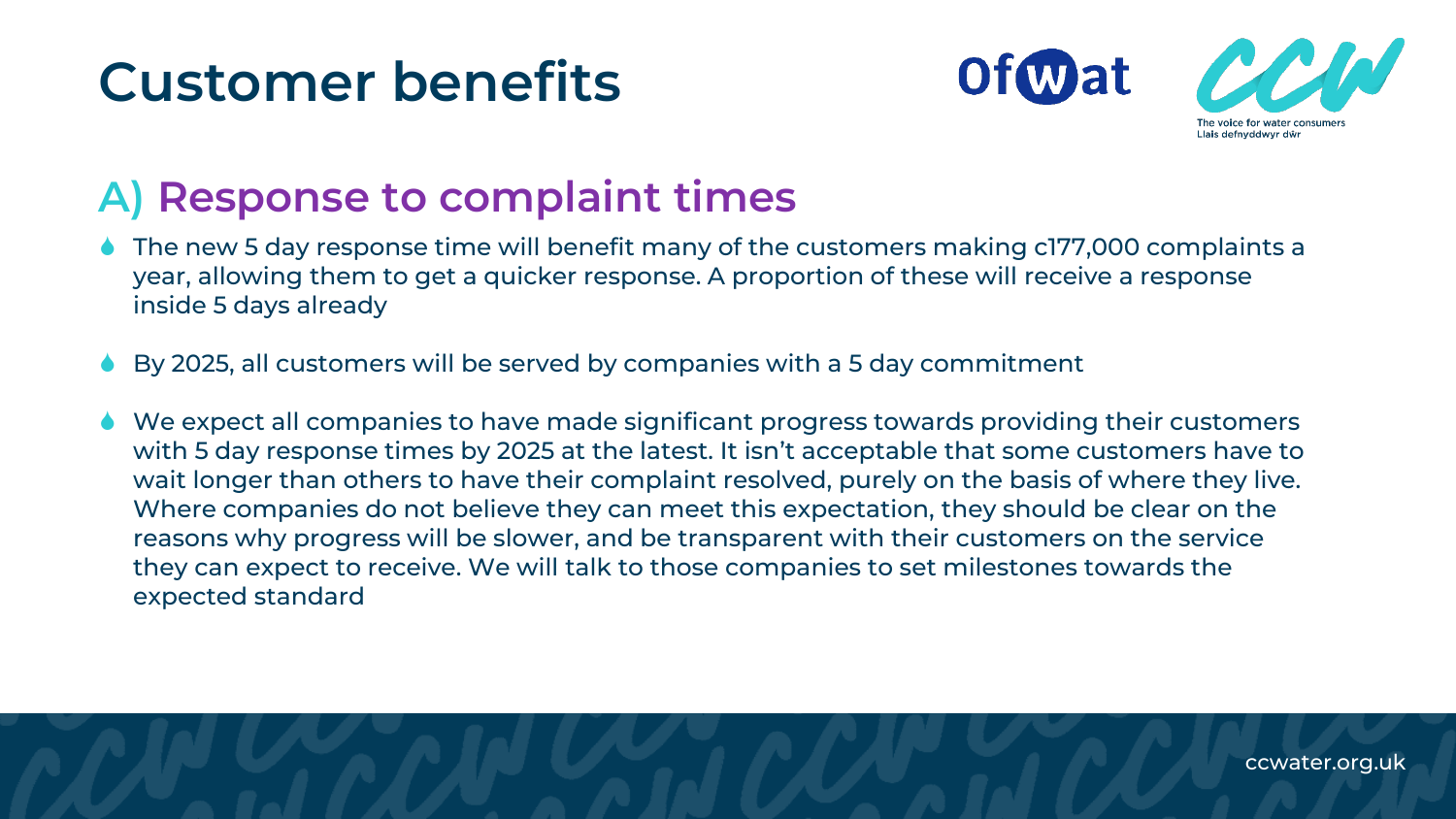

### **A) Response to complaint times**

We want customers to get a response to their complaint by 5 working days by 2025 at the latest from all companies

- ◆ South West Bournemouth Water, South Staffs & Cambridge Water, Northumbrian Water, SES Water, Wessex Water, Portsmouth Water, Bristol Water are industry leading and already delivering this for complaint responses
- Fast tracking towards this standard are United Utilities, South East Water, Dŵr Cymru/Welsh Water

From the 2022-23 reporting period, companies must report annually to CCW on how many complaints they are responding to in 5 working days, so progress can be measured. CCW will publish this information

 We acknowledge that as not all companies are equal in terms of the volume of complaints they receive, some will take longer to reach this standard. We will talk to those companies to set milestones towards the expected standard

We want all companies to publish their commitment in their customer charter/promise by December 2021

 We are content for compensation for not providing a substantive response to stay at 10 working days to ensure companies aren't penalised when additional information is required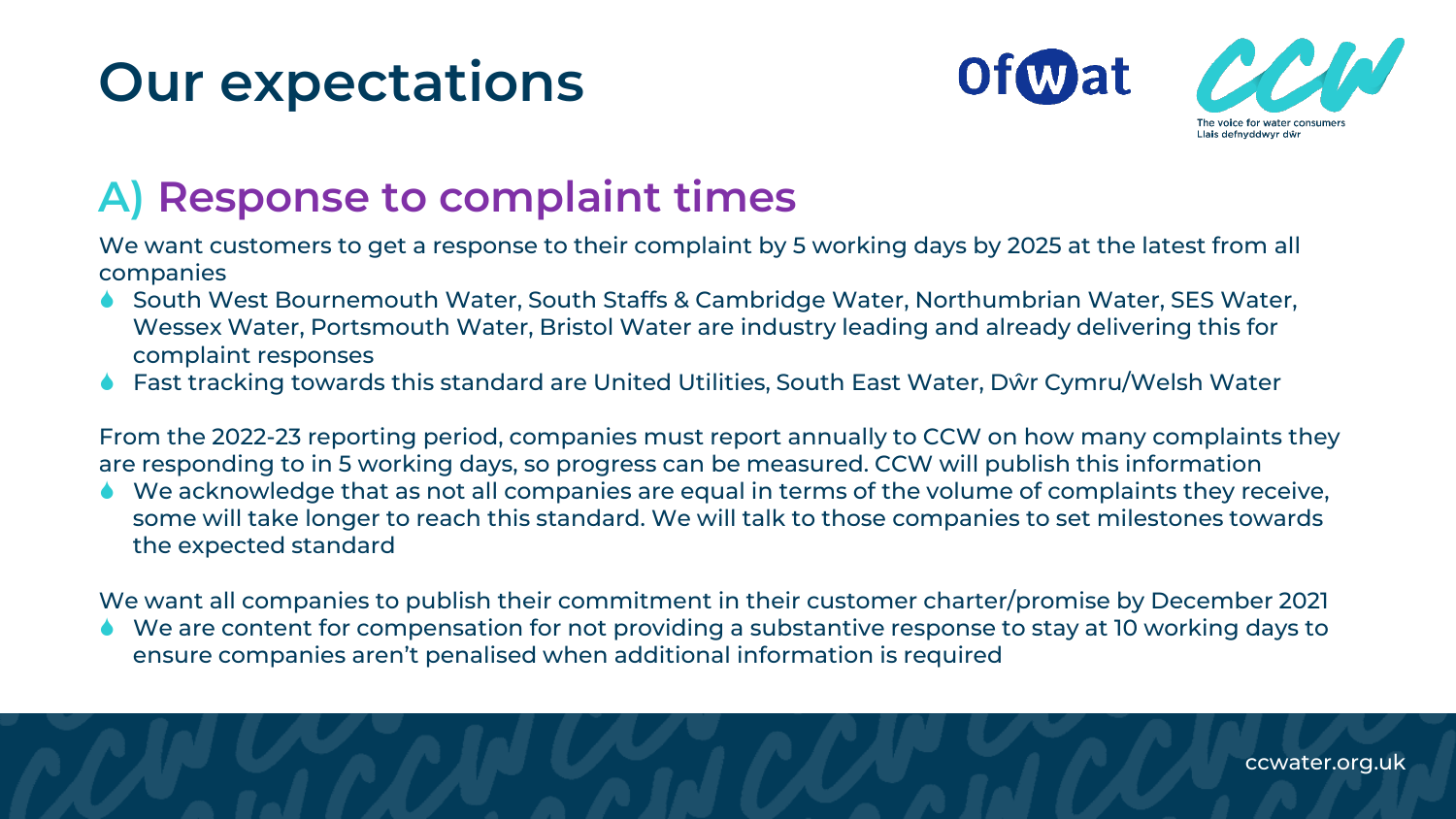## **Key findings**



#### **B) Understanding satisfaction**

- Many companies committed to surveying satisfaction with service amongst written complainants in addition to existing telephone surveys
- Only a handful committed to surveying outcome\*, so future insight into propensity to escalate will still only be understood through separate research
- Some committed to helping CCW's research into blockers to escalation but not all then participated
- Companies that already lead the pack on surveying commitments still stretched themselves and found improvements
- It is unclear in many cases, what the improved and/or increased insight will be used for and how the effectiveness of any change would be captured

\* Satisfaction with the complaint handling service received is different to satisfaction with the outcome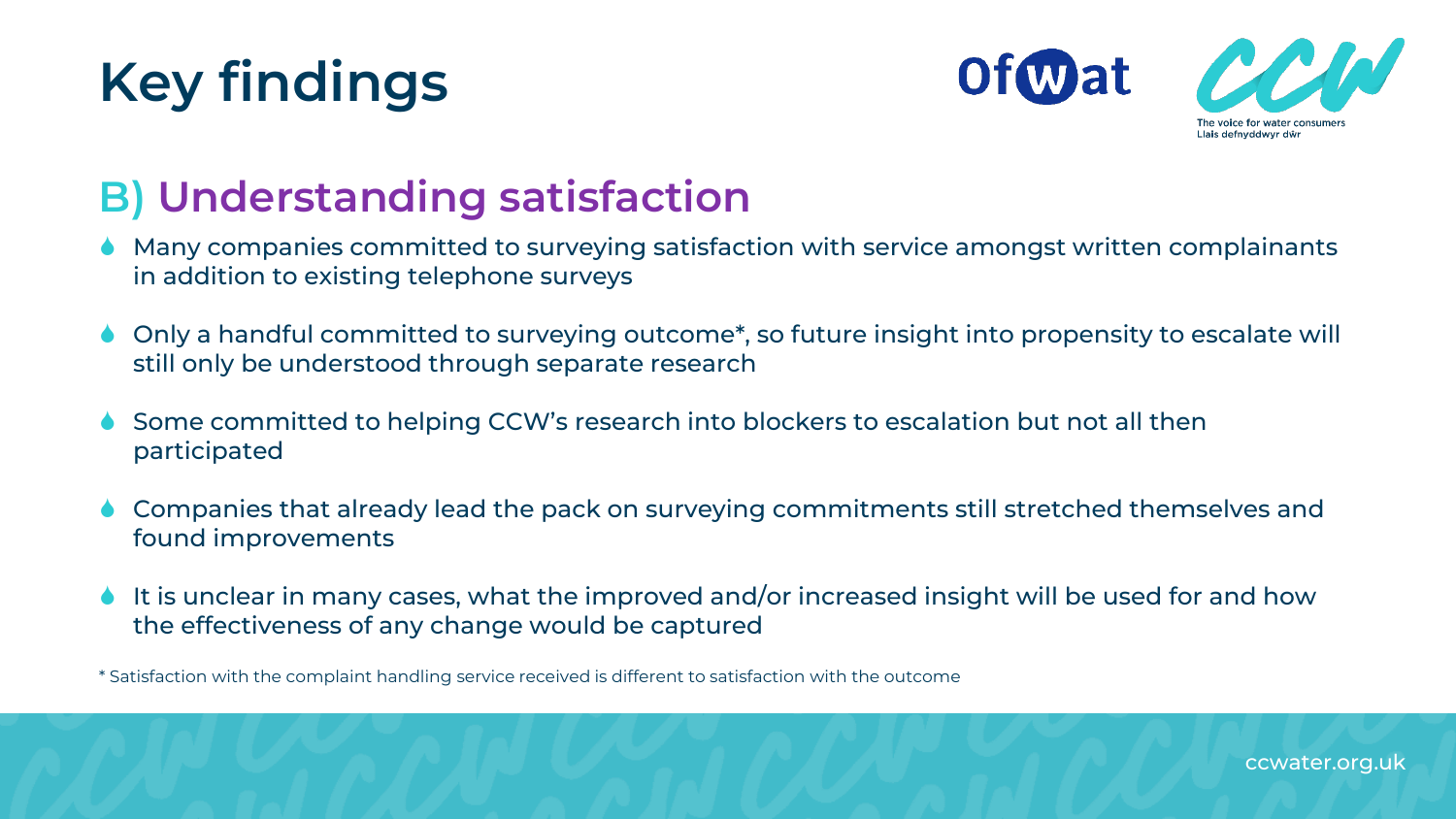

#### **B) Understanding satisfaction**

- Companies to commit to surveying complaints received by all contact methods from April 2022 (we will engage separately with very small companies on nuances around this)
- A commitment made to CCW and Ofwat for companies to share with the sector the outcome of their satisfaction surveys and outline what changes will be made because of survey data. Effectiveness of those changes to be reported periodically via CCW quarterly liaison meetings
- **Companies will work with us on removing the barriers as a result of the CCW complaint fatigue** research
- Report to CCW & Ofwat with an action plan to outline timescales for implementation of the commitment by March 2022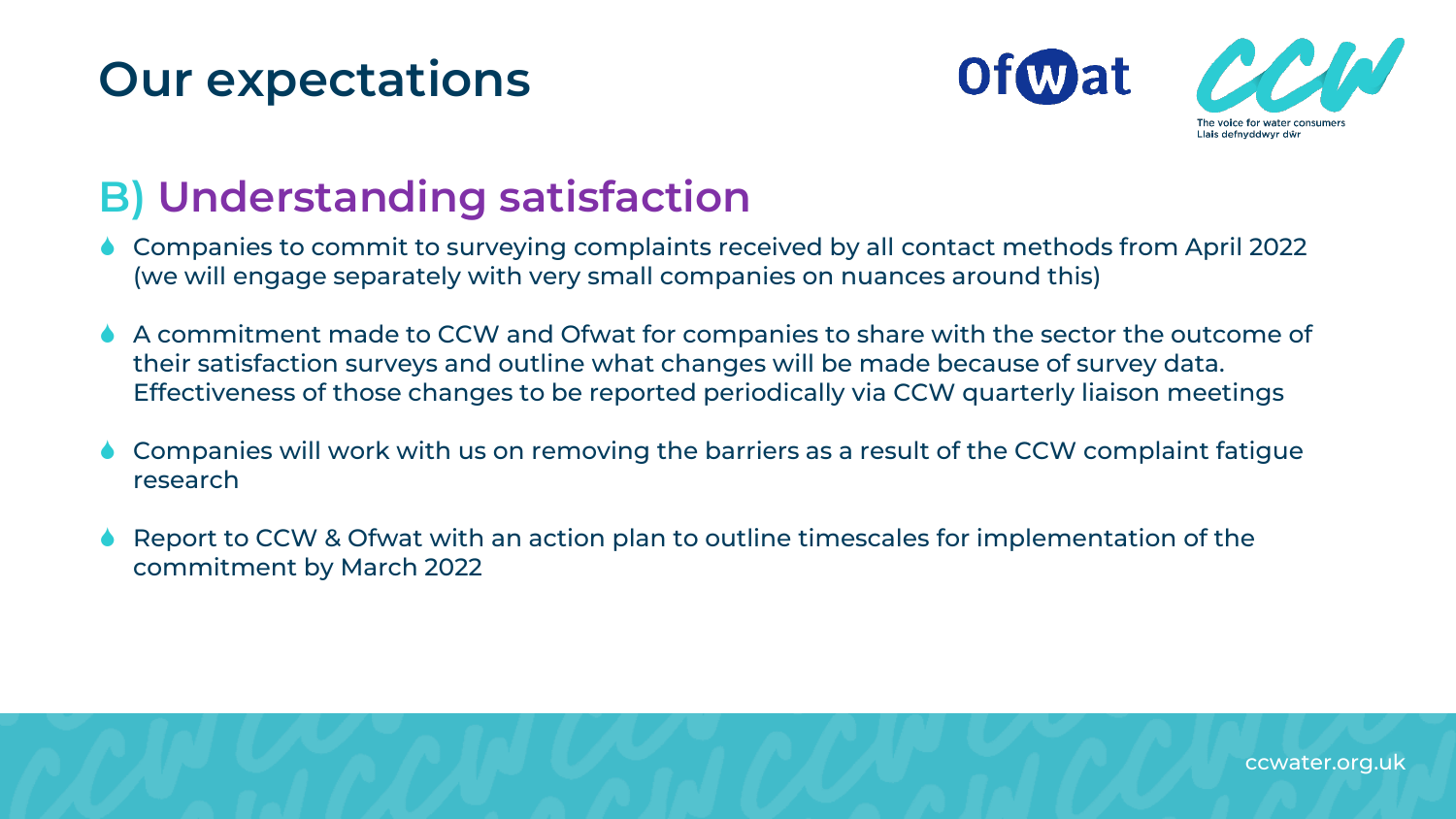## **Strong examples**



#### **B) Understanding satisfaction**

- United Utilities' robust existing survey is tied into the business through service recovery and understanding root causes of dissatisfaction. It takes these root causes and uses them to inform decisions around company processes and policies, improving them where possible
- South West Water is using technology to digitise customer comments, turning them quickly into feedback usable to the team. The initial roll out is across digital and telephony channels, but will quickly be expanded to cover written complaints too
- Wessex Water is expanding its Customer Voice feedback programme to include written operational complaints and assess its potential for use in billing contacts. In the mean time it will implement customer surveying post-resolution of billing complaints to understand where it does well and where it can improve
- Severn Trent will be reviewing its survey to first understand resolution, then drivers of satisfaction from outcome to personal experience. It will introduce targeted surveying of geographical or service areas where it sees indicators of problems that customers are not contacting them about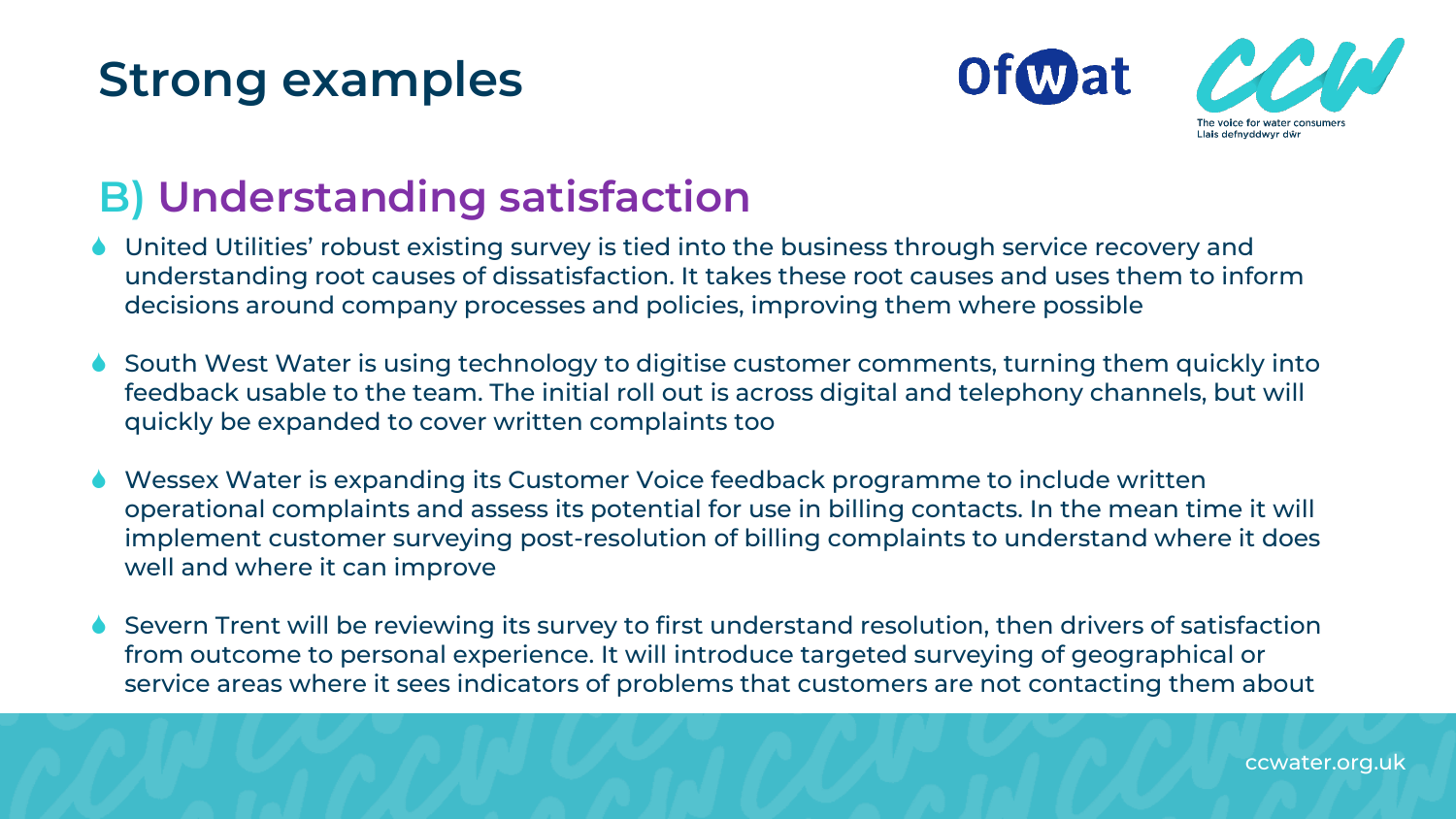



### **C) Sharing good practice**

- Most companies told us that they share within the industry and intend to join future CCW workshops. Many companies share and learn outside industry
- Companies generally show good understanding of what sharing good practice means and will look to do more in the future – but some less ambitious than others
- All companies showed measurable commitments even where this was only to attend CCW workshops

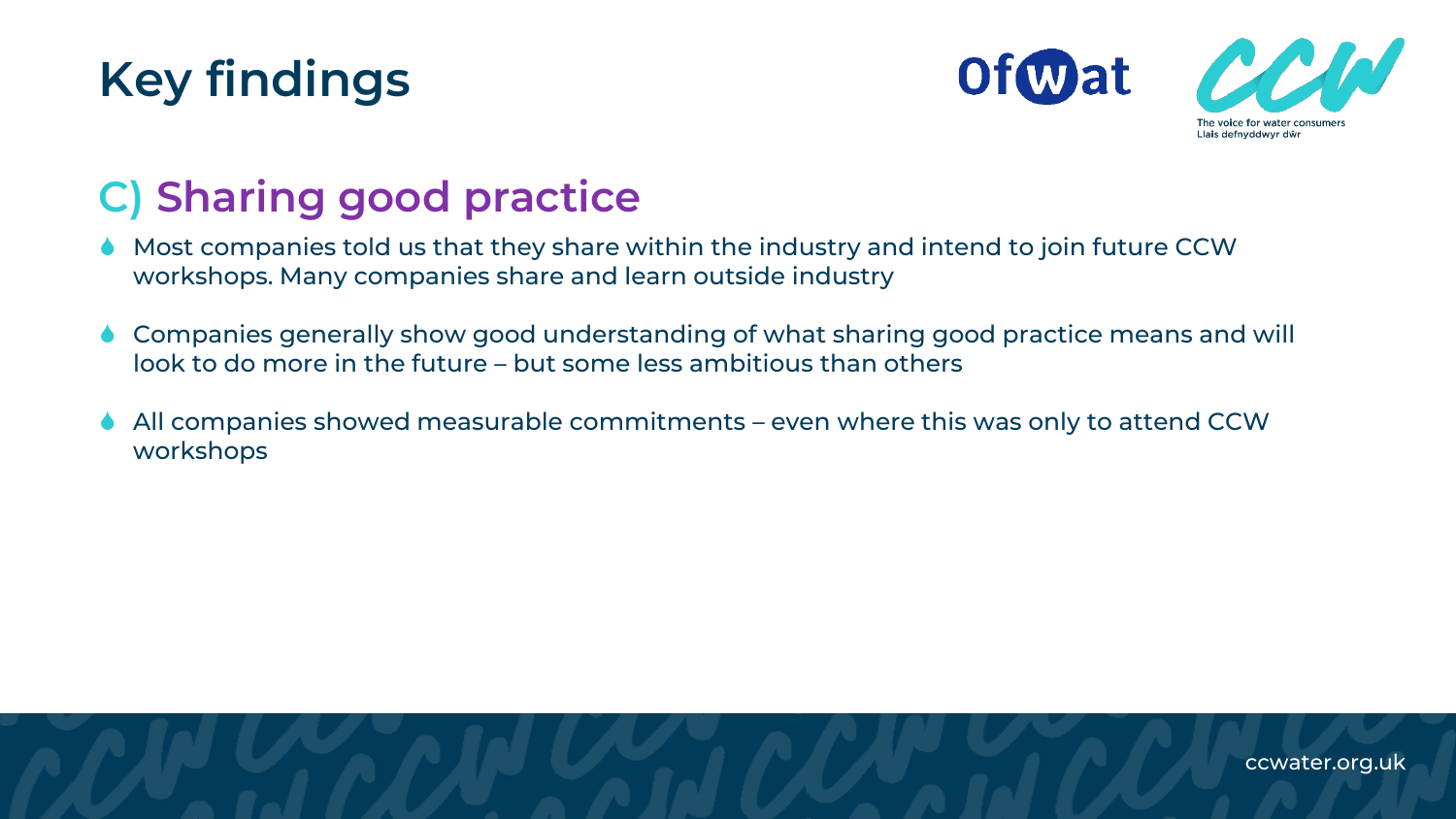

### **C) Sharing good practice**

- We want to see a greater commitment from all companies to contribute to the sharing of good practice and to look outside the industry for learning opportunities
- We challenge companies to raise their ambition beyond BAU. We'd like to see companies share good practice and facilitate industry workshops, and not only rely on CCW best practice workshops. At future workshops we will challenge companies to set out their plans for further collaboration on key areas of benefit to customers, as appropriate
- We do not agree that C-MeX is a major obstacle to companies sharing good practice and collaborating for the benefit of customers. We expect companies to drive up their own customer service standards, while at the same time collaborating in areas where this can bring real benefits to all customers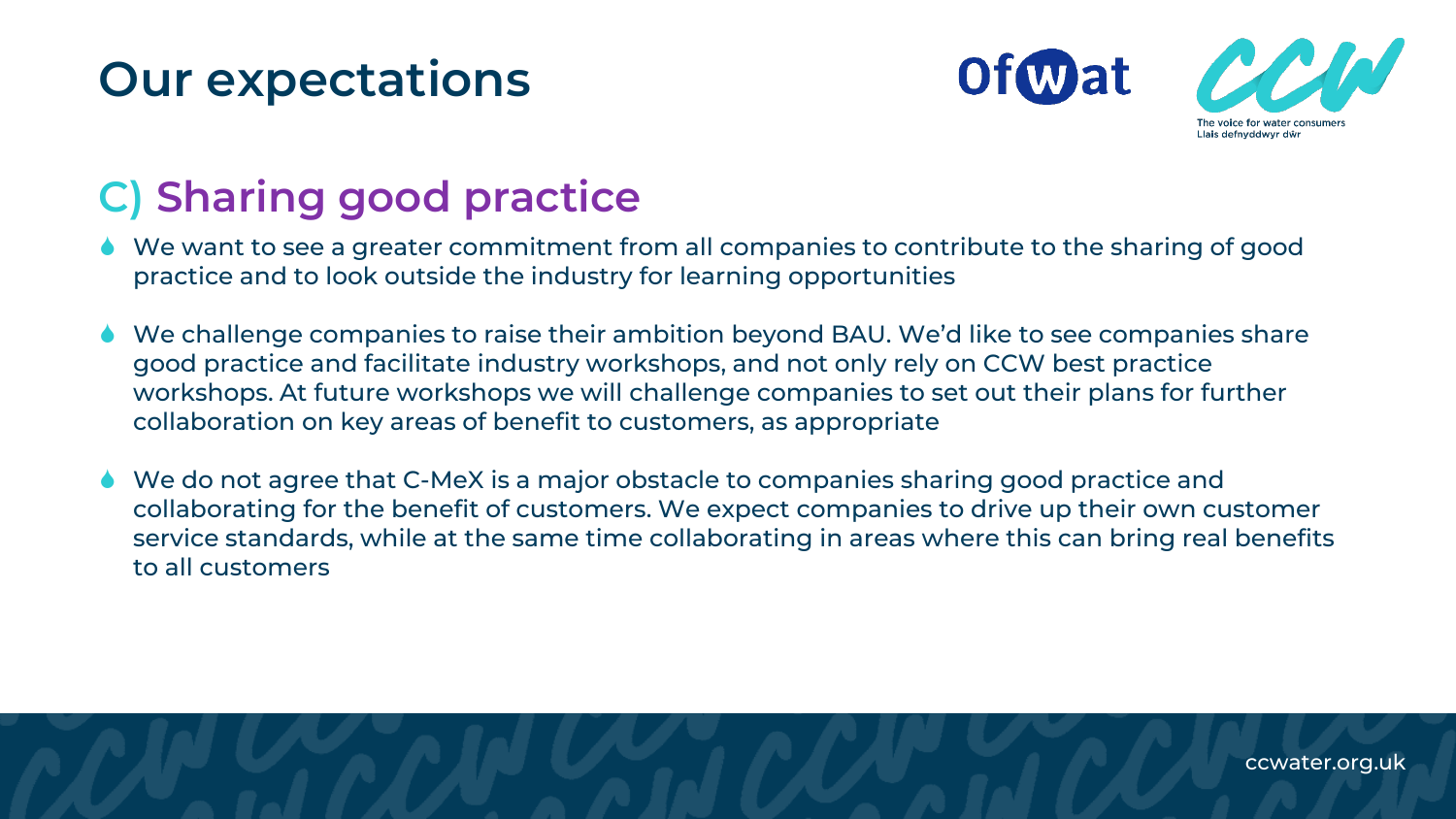



### **D) Understanding vulnerable complainants' experiences**

- Many companies showed little understanding of the recommendation, which focused on tracking and comparing the experiences of vulnerable complainants and the status quo risks letting down vulnerable customers
- Instead, many companies' responses focused on broader planned improvements for vulnerable customers. Many companies are committed to improving training or gaining BSI accreditation – but it was unclear how they would know if this had made an impact on the service provided
- There was little evidence of an industry-wide focus or approach on better understanding of this area.
- Only a few companies explained how they made use of the data they already had to analyse their service to vulnerable complainants
- Some companies, such as Southern Water plan to do more surveys of vulnerable complainants, or engage with vulnerable customer groups to build understanding
- Some companies plan to carry out analysis of their existing complaints records to understand where they act to improve experiences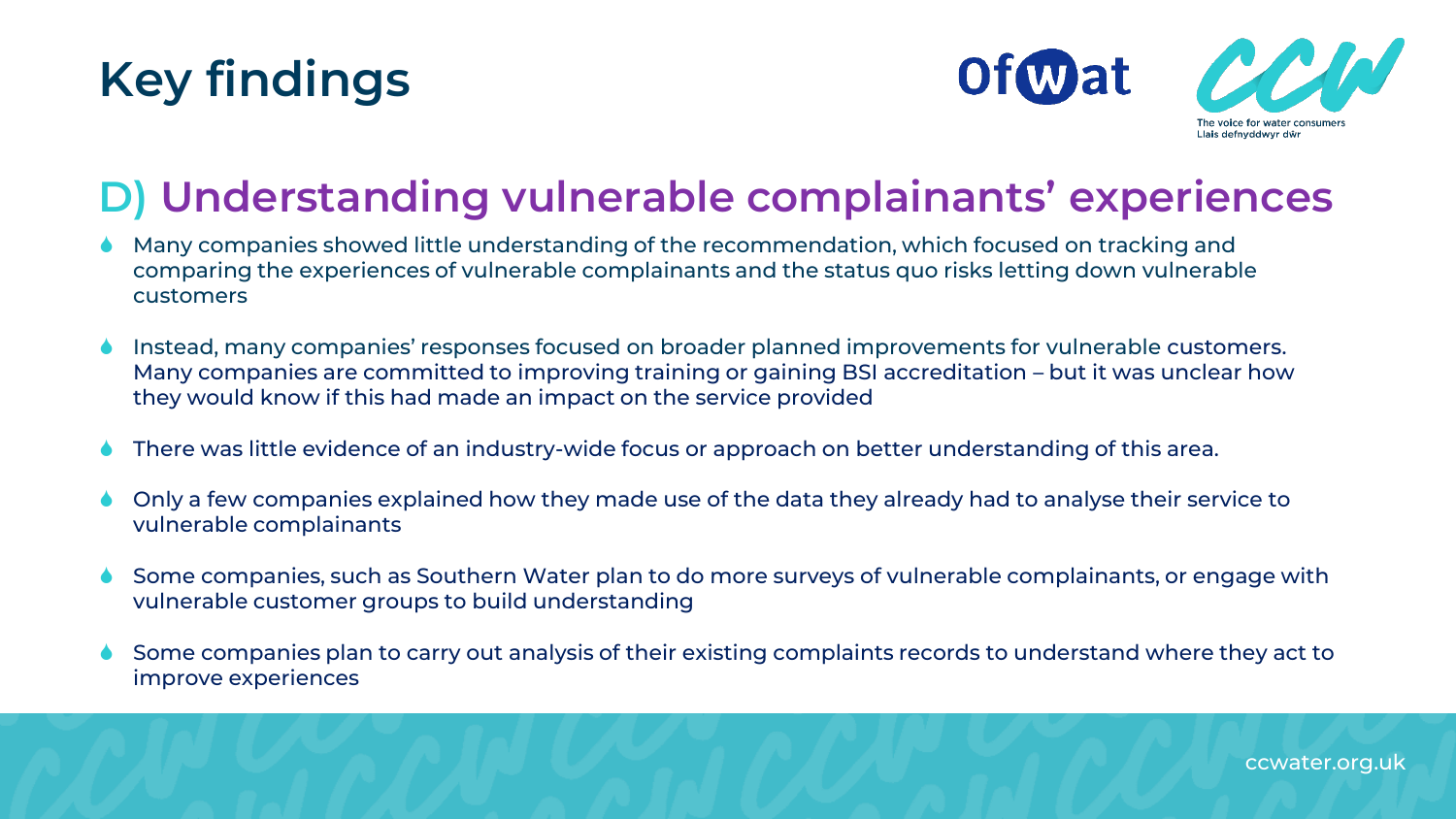## **Sharing best practice**



### **D) Understanding vulnerable complainants' experiences**

Wessex Water showed best practice thinking in their action plan. This is what they said they would do:

- Explore the use of tailored surveys in our Customer Voice programme so that we can add specific questions to the satisfaction surveys of customers on our Priority Services register or on one of our financial support schemes
- Data from these surveys will be included in our real time data dashboards so we can compare feedback from this group compared to the wider customer base
- Undertake more detailed customer complaint journey mapping of our Priority Services customers, adopting different customer personas
- Continue to work with our Vulnerability Action Plan expert stakeholder group and our 200 plus partners to improve our offering for customers on Priority Services or in financial difficulty
- Undertake specific research with Priority Services customers, or specialist organisations representing them, to understand their expectations for complaint management and how these might differ
- Undertake more data analysis to examine differences in propensity to complain and propensity to escalate between Priority Services and non-Priority Services customers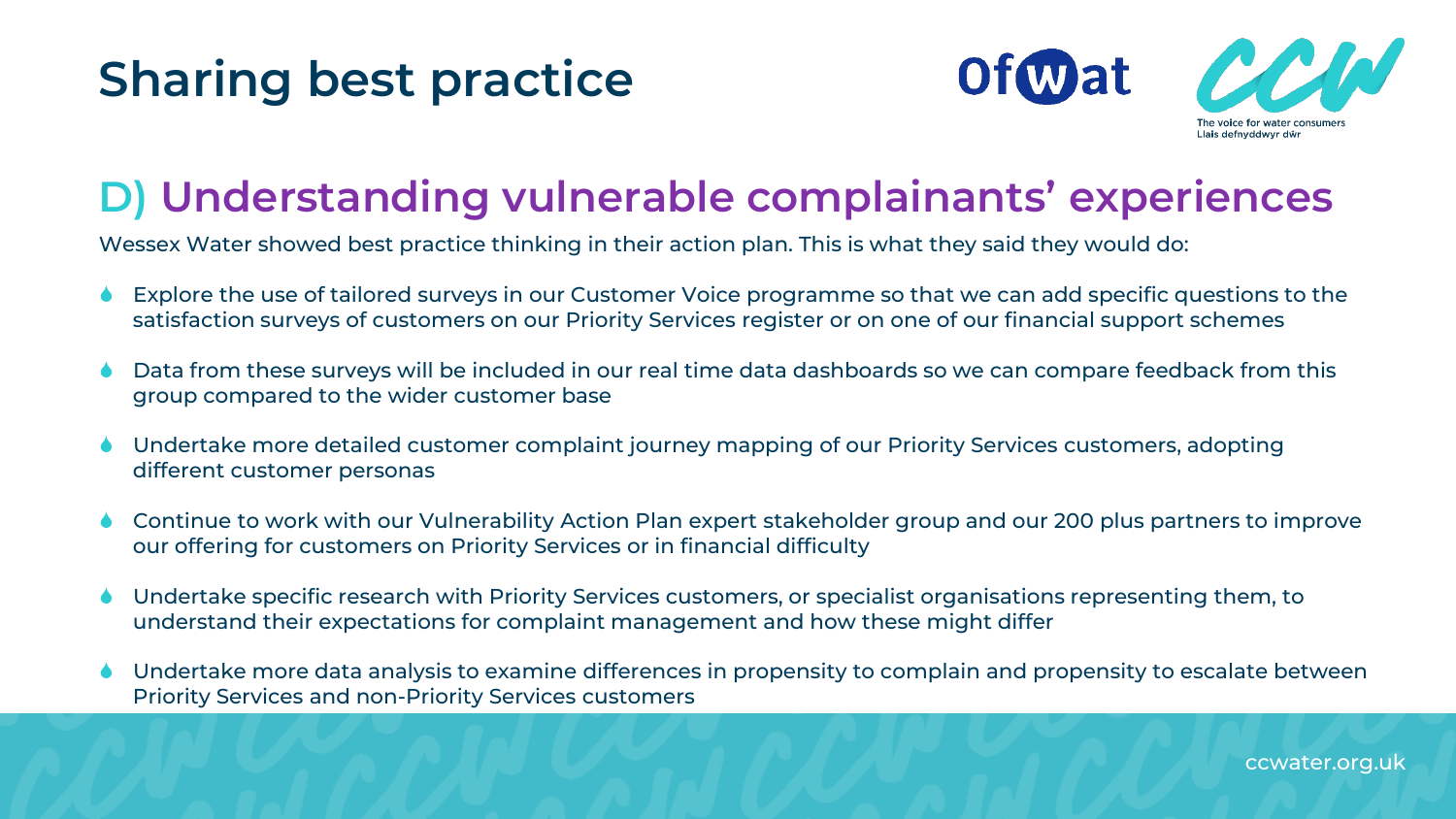

#### **D) Understanding vulnerable complainants'\* experiences**

- Companies should use data to understand whether improvements are making a difference through monitoring vulnerable complainant's satisfaction with their complaint handling and speed of response
- Companies' Customer Relationship Management Systems should show a rounded view of customers' circumstances at a glance, as recommended in CCW's Affordability Review. This will allow all teams to know when a customer may need additional support and in what way. Identifying the reason why a customer is flagged will allow tailored support, as not all will require additional complaint support just because they are on the PSR, or on financial support
- Companies should develop a vulnerability commitment as recommended in CCW's Affordability Review, or be able to demonstrate how being BSI accredited will help the complainant in vulnerability
- Companies share the good ideas they have with the rest of the sector through CCW seminars or by hosting their own seminar
- CCW complaints information to show vulnerable complainants data status splits

\* For this work we are defining vulnerable complainants as those customers who companies have assessed as vulnerable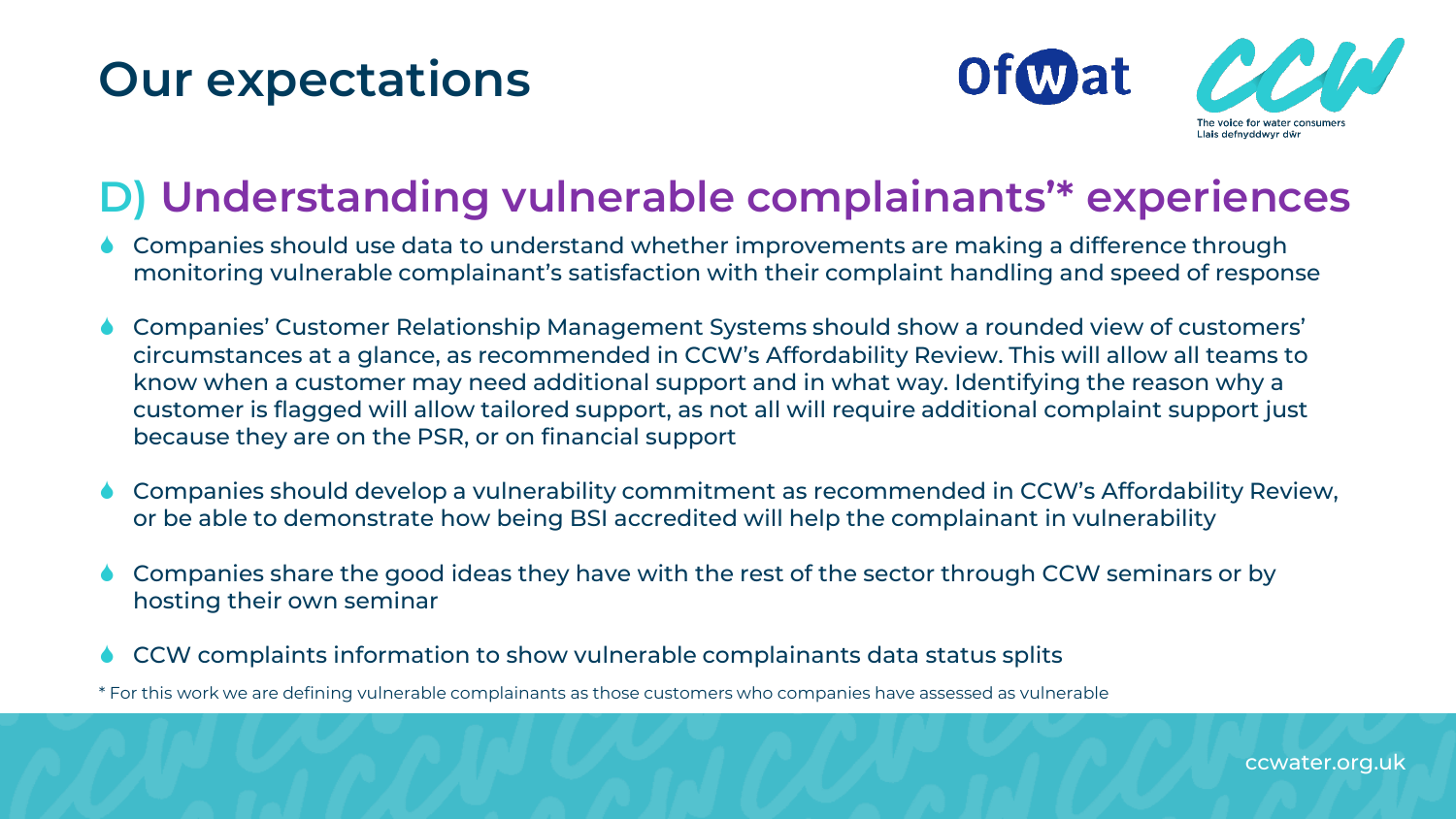



### **E) Gaining insights from the complaints process**

- ◆ Companies broadly agreed that complaints can be a valuable source of insights that can be used to improve broader performance
- Companies' approaches to drawing out these insights are at varying levels of sophistication and maturity
- Few companies showed real ambition for improving their approach in this area many companies simply focused on work already in progress
- Some companies plan to expand their current approaches for example, Bristol plan to use their sophisticated insights approach from written complaints to all complaints
- Some companies plan to expand their current approaches for example, Bristol plan to use their sophisticated insights approach from written complaints to all complaints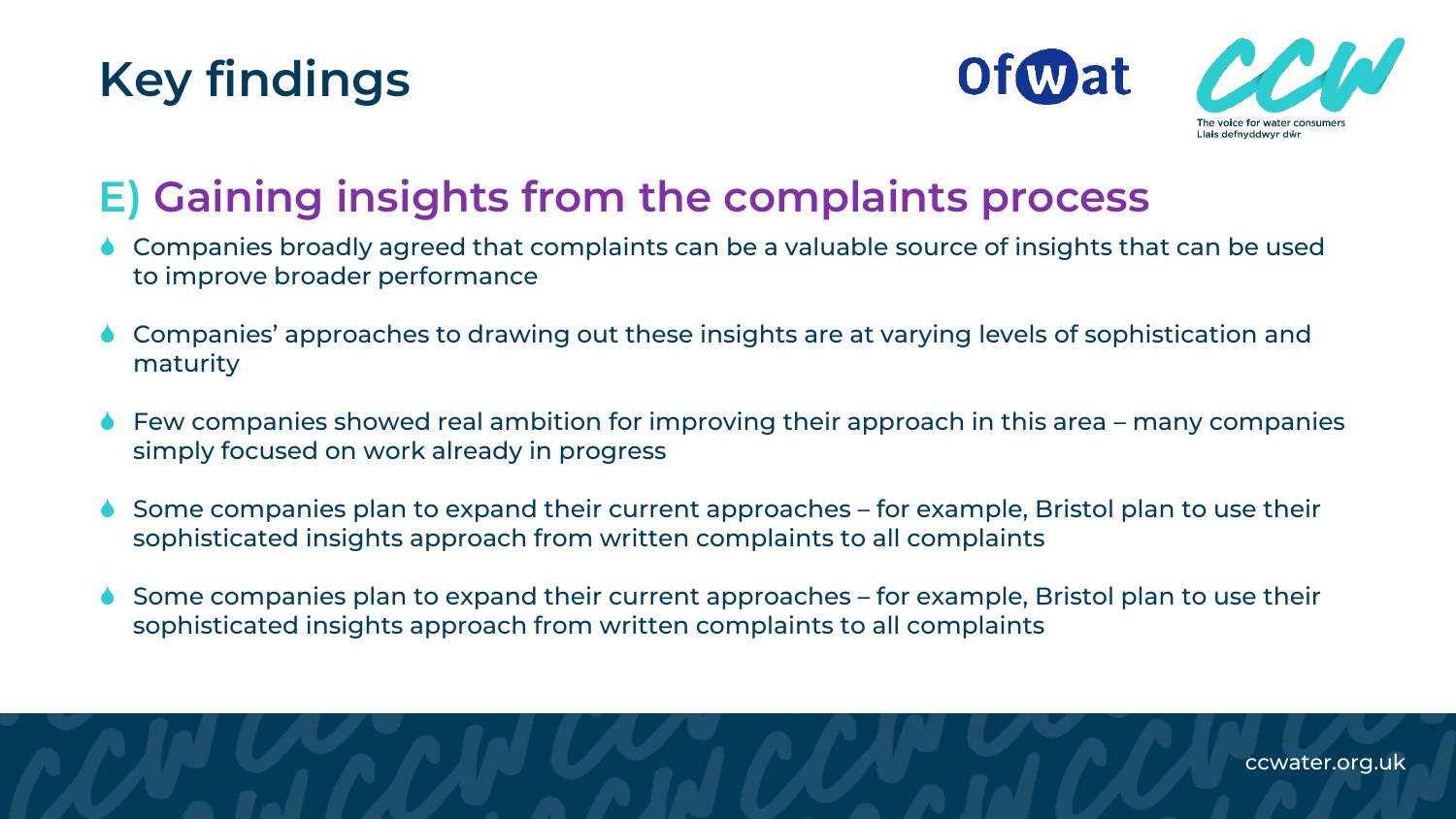

### **E) Gaining insights from the complaints process**

- Companies need to go beyond broad assurances and use complaints data to rigorously assess and improve their wider performance
- Companies to be better able to assess the maturity of their approach to gaining insights from complaints, through enhanced best practice-sharing
- Companies able to evaluate and demonstrate the impact of using complaints insights
- Companies ensuring senior level customer service managers understand the insights and use them to influence how the wider business sets future practices, policies and plans
- ♦ CCW and Ofwat will assess the impact of this work through complaint and satisfaction levels